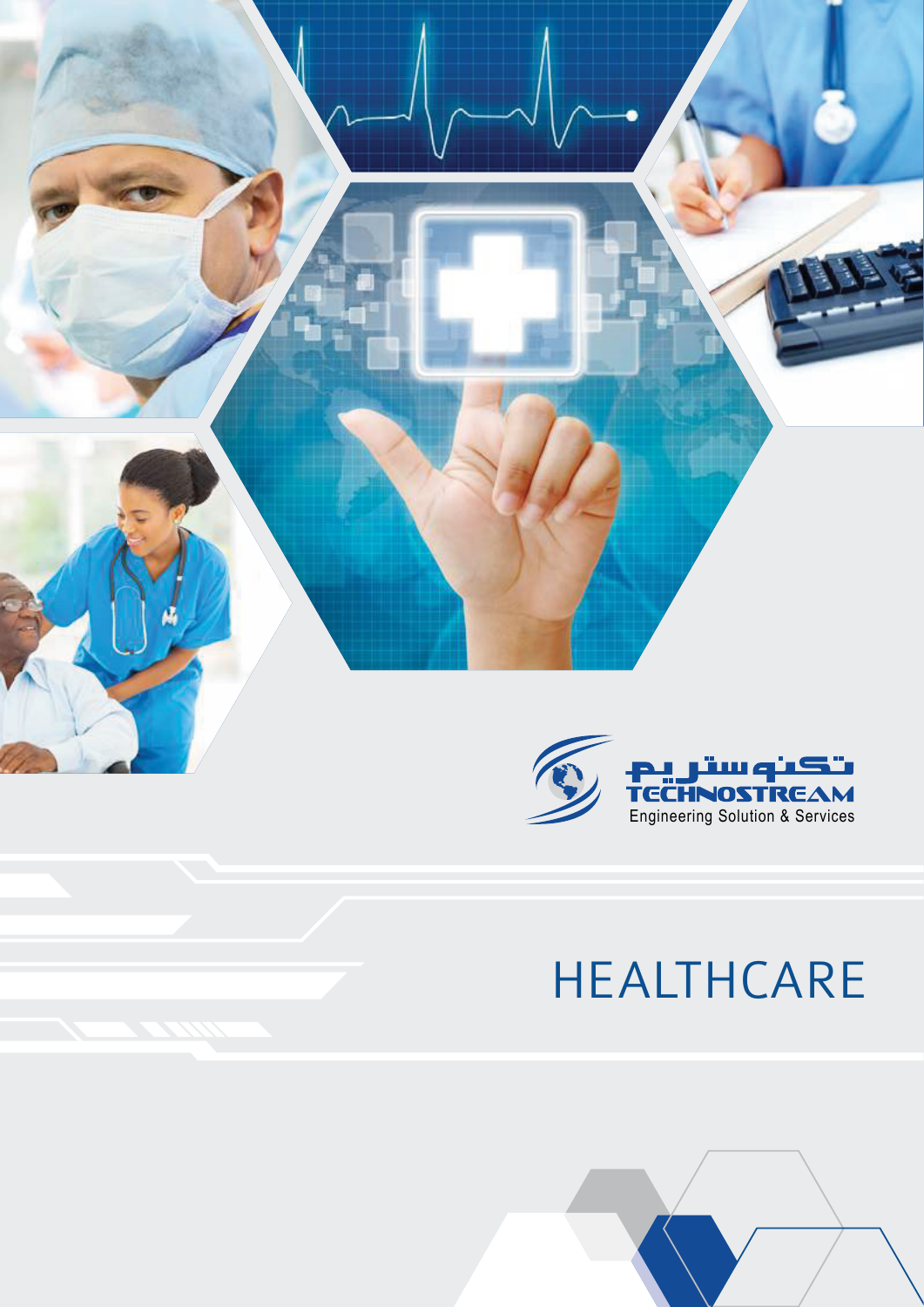## Security & Automation Division **Healthcare**

#### Introducing Technology in Healthcare





In a fast-growing and changing industry, adopting advanced technology helps you keep up with increasing demand and quality of health care requirements. Collaborative care and increased patient outreach help to improve treatment. Improved communication amongst your hospital or physician network, as well as global medical, pharmaceutical and research partners, aid you in providing the best care possible.

Technostream provide world class systems from the world's leading manufacturers to help you and your hospital staff in providing a better and more efficient service. We believe that technology must play a central role to maintain costs, improve access, and save lives.

Technostream interest in serving the healthcare sector comes from the founder's passion in the domain of healthcare and his contribution in providing better services and equipment through our sister company German Medical Supplies (GMS).

Technostream is specialized in security and automation systems. We bring our experience in all the vertical markets and implement it for the sake of best practice in the healthcare domain.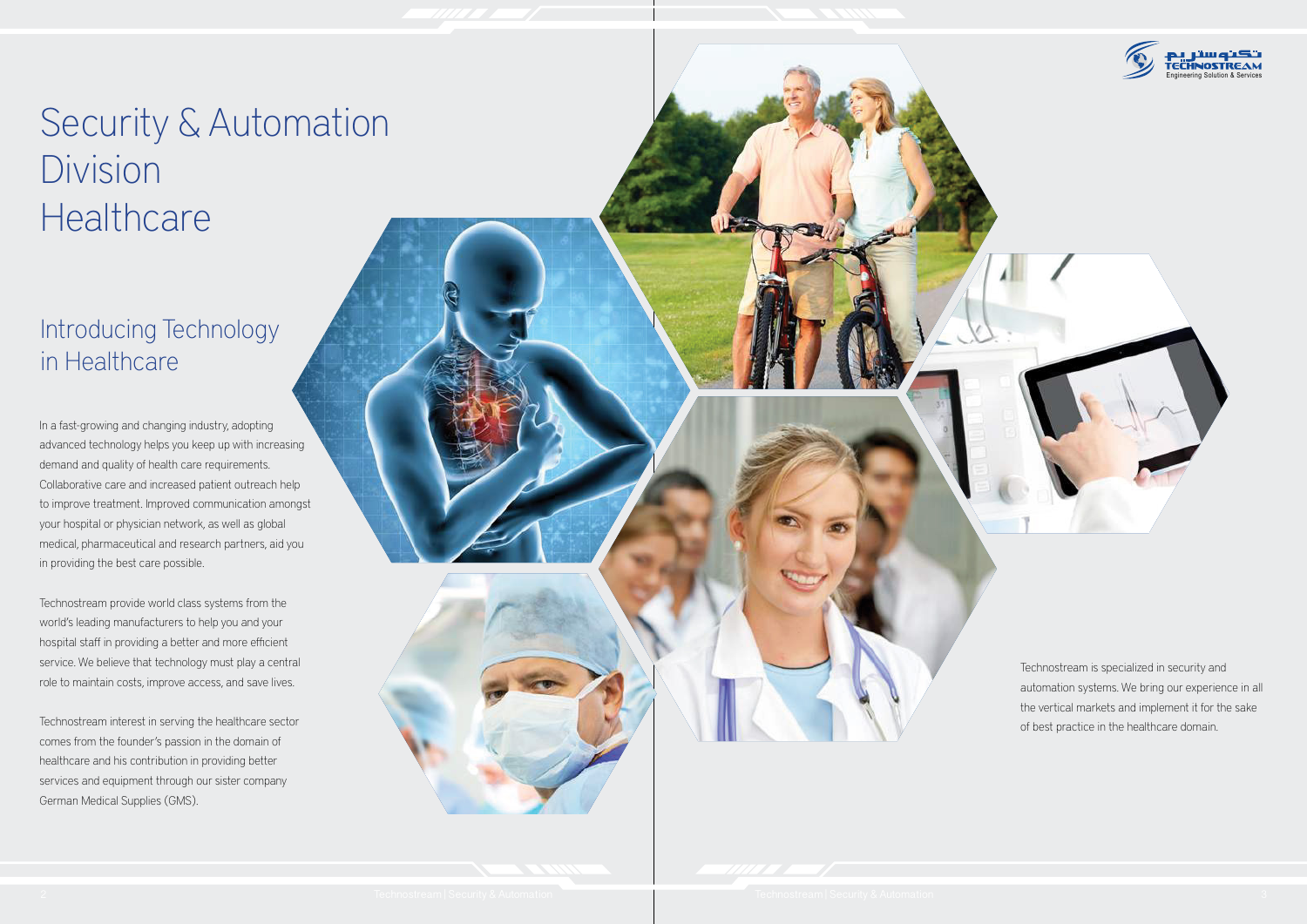#### Maintenance and Support

Technostream has a 24/7 maintenance team ready to support our partners immediately within less than 2 hours all over the major cities of the UAE and KSA.

Technostream provides solutions not products. With the available in-house engineering and technical team, Technostream can provide design, supply, install, test,

# **Maintain** Projects 24/7

Test & **Commission** 

#### **Install**

- Nurse call system
- Wireless Nurse call system

Emergency

Accept

- Asset tracking
- Staff tracking
- Infant protection
- CCTV



- Access Control Systems
- Public Address System
- Communication infrastructure.
- GPS Fleet tracking and Management
- High security locking systems

commission, and maintain any scale of ELV project in the healthcare domain.







Call

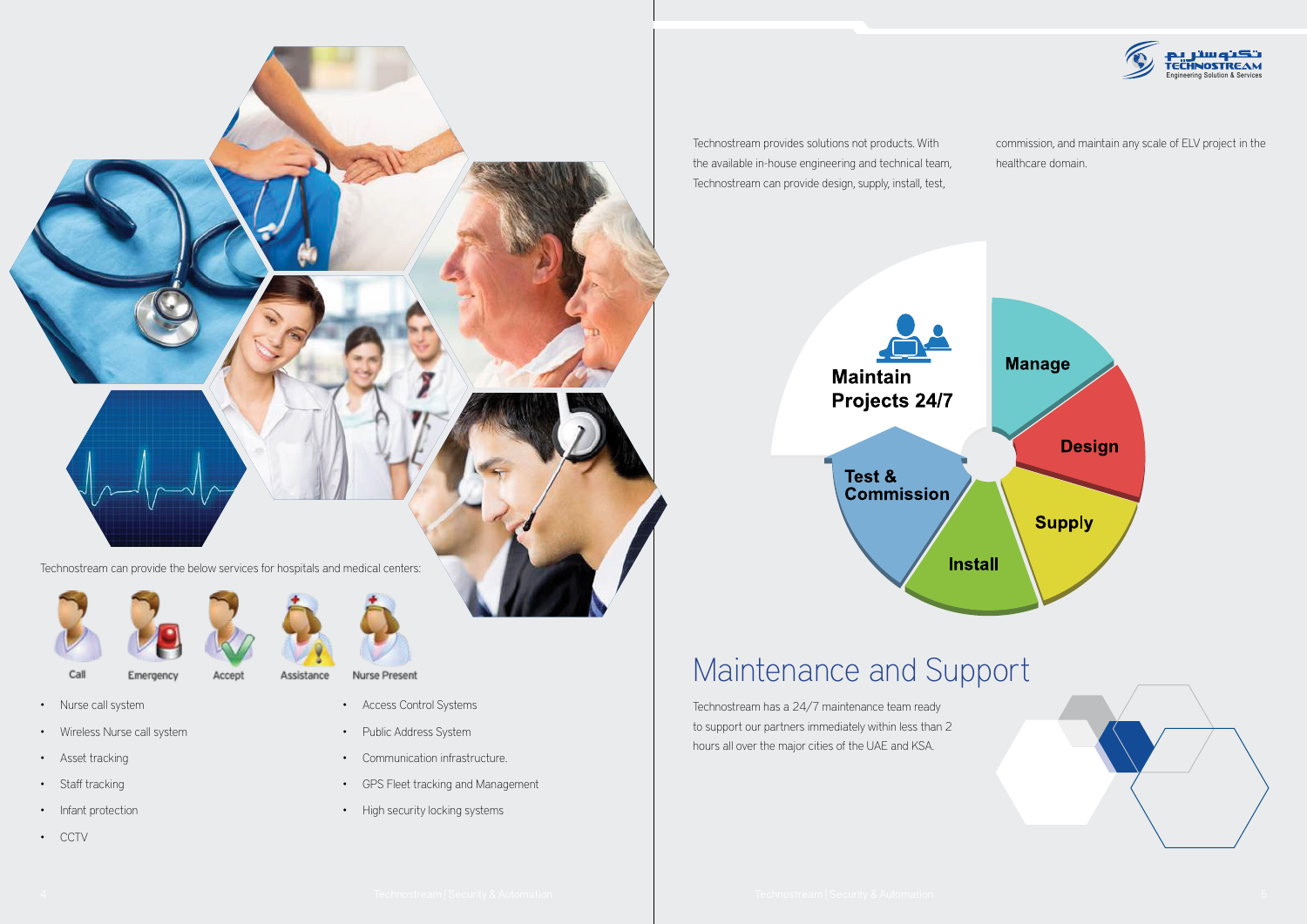### Value Proposition

**THE REAL PROPERTY AND IN** 

| 01 Financialy strong and stabl     |
|------------------------------------|
| 02 In-house engineering team       |
| 03 Client oriented and non-ve      |
| 04 Partnership with world lea      |
| 05 Local availability all over the |
| 06 One-stop-shop for a wide        |
| 07 24/7 Maintenance and sup        |
| 08 Track recored in on-time p      |
|                                    |

<u> Allian de la provincia de la provincia de la provincia de la provincia de la provincia de la provincia de la p</u>

**NEW YORK OF** 

### Vision & Mission



### Commitment to the Environment

#### Vision

"Technostream shall lead organizations, people and communities towards advanced, modular, and sustainable solutions and services."

#### Mission

"To be a prime provider of designing, implementing, maintaining and integrating smart and sustainable security and automation solutions while granting all stakeholders continuous profit and growth"

Technostream is committed to a sustainable environment and design systems with minimum ecological impact. Following the guidance of Technostream founder, the managing team at Technostream is always on the look for greener strategies and technologies. To be an

example, Technostream has implemented inhouse polices to insure a more sustainable work environment. Wherever it is possible we tend to propose echo friendly systems, and guide our clients towards ecologically sustainable solutions.